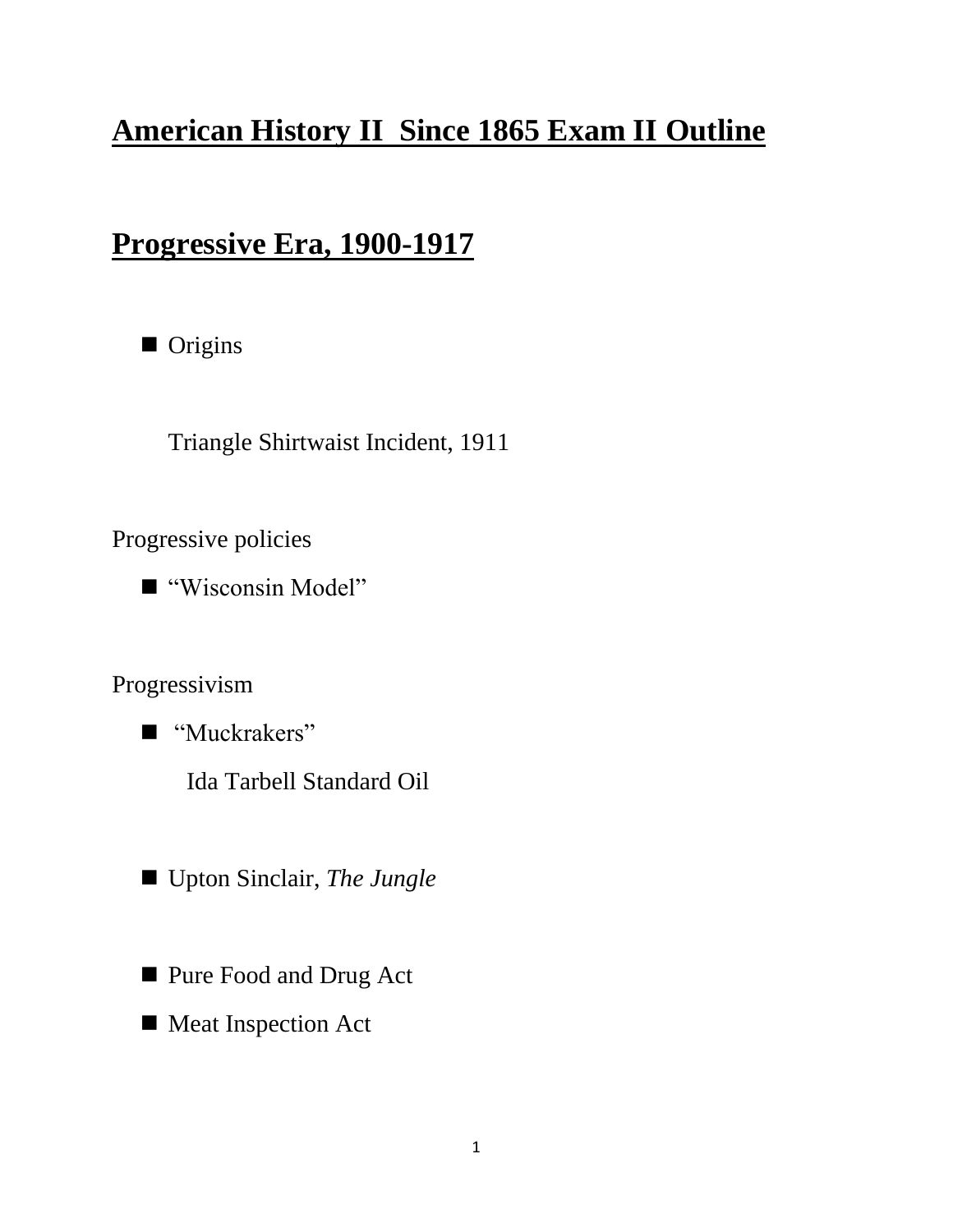Social/Moral Controls

**Prohibition** 

18th Amendment, 1919

 $\blacksquare$  disfranchisement & segregation

Politics and Progressivism: Theodore Roosevelt

**Progressive** 

■ 1904 election

Square Deal

 $\blacksquare$  1. regulation of business

■ 2. railroad regulation

■ 3. conservationism

G. Pinchot

William Taft

Ballinger-Pinchot Controversy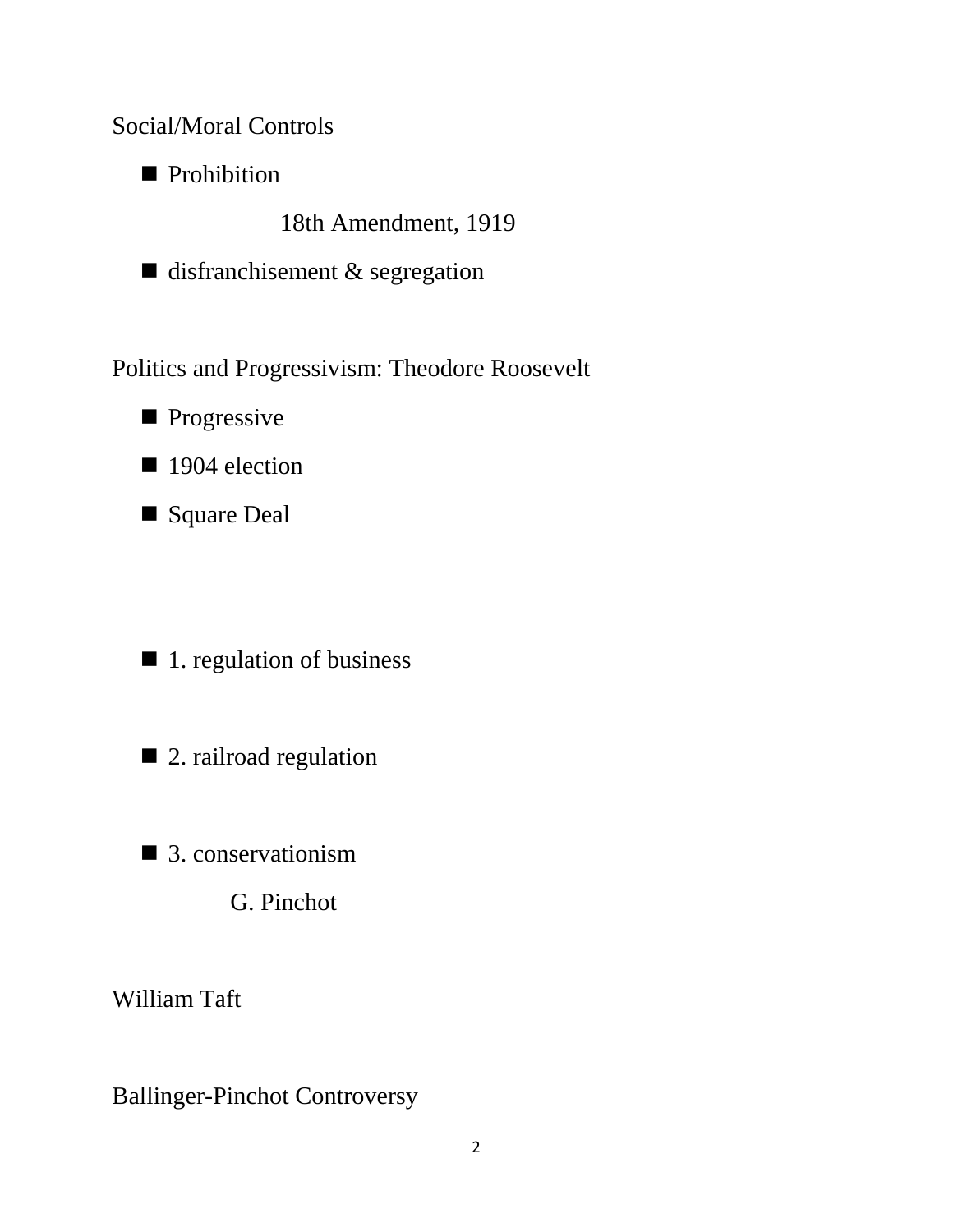#### 1912 Election

Republicans

Taft v. TR

Democrats

Woodrow Wilson

Underwood Tariff

Federal Reserve Act

Federal Trade Commission

- Adamson Act
- Keating-Owens Act

#### Progressive Era Achievements

- $\blacksquare$  16<sup>th</sup> Amendment
- $\blacksquare$  17<sup>th</sup> Amendment
- $\blacksquare$  18<sup>th</sup> Amendment
- $\blacksquare$  19<sup>th</sup> Amendment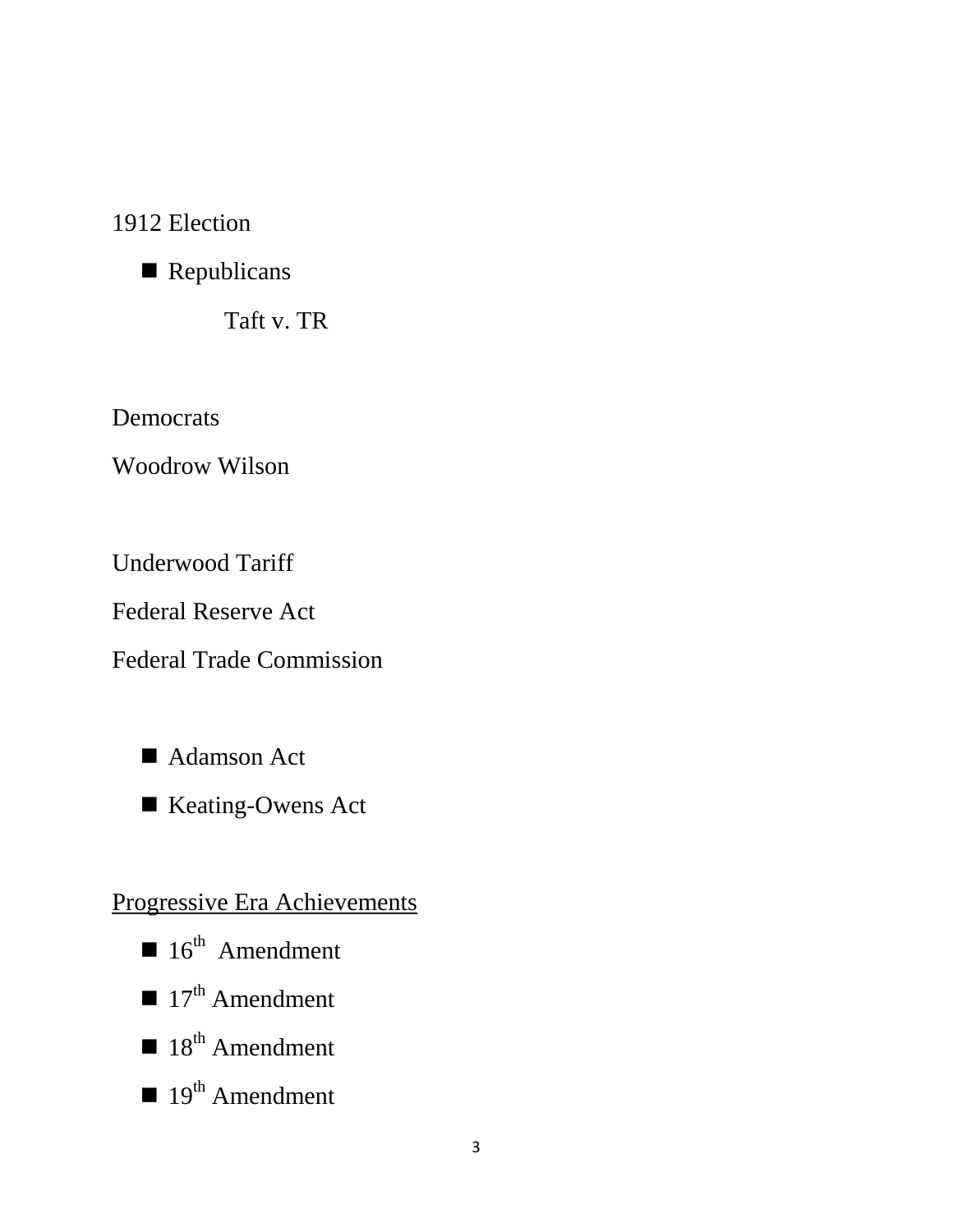International Progressivism

# **World War I Lecture**

**Causes** 

Nationalism

Alliances

- Triple Alliance
- Triple Entente

Archduke Ferdinand

**<del></del>** Black Hand Princip

#### **Schlieffen Plan**

**<del></u>** Central Powers</del>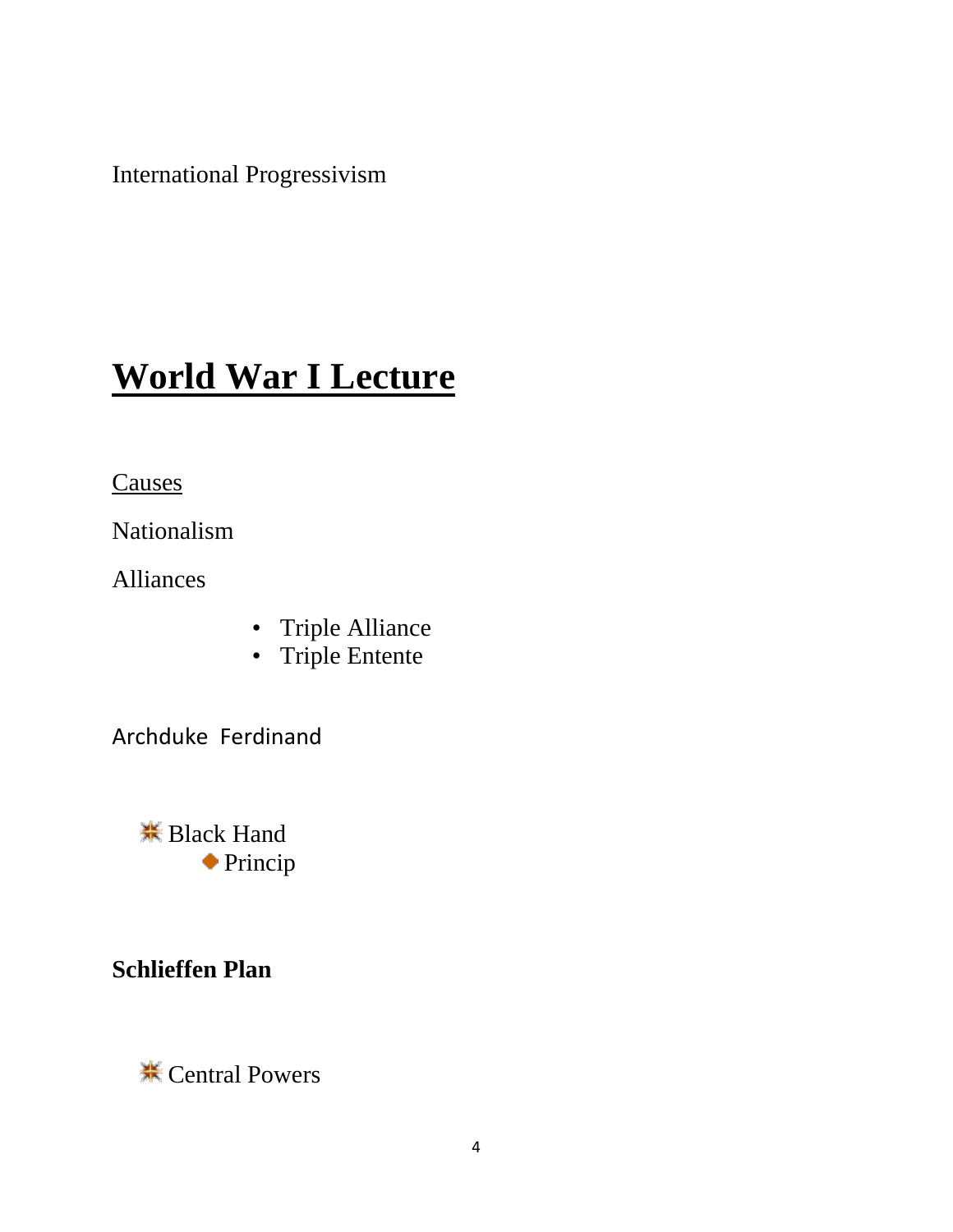**<del></del>** Allies

"Great War"

**<del></del>**Modern War

War 1914-15: Stalemate

Eastern Front

Great Slaughter on Western Front 1916-17



US Policy 1914-17

*Lusitania* Sussex Pledge

Final Reasons for US Involvement

<del></del> April 1917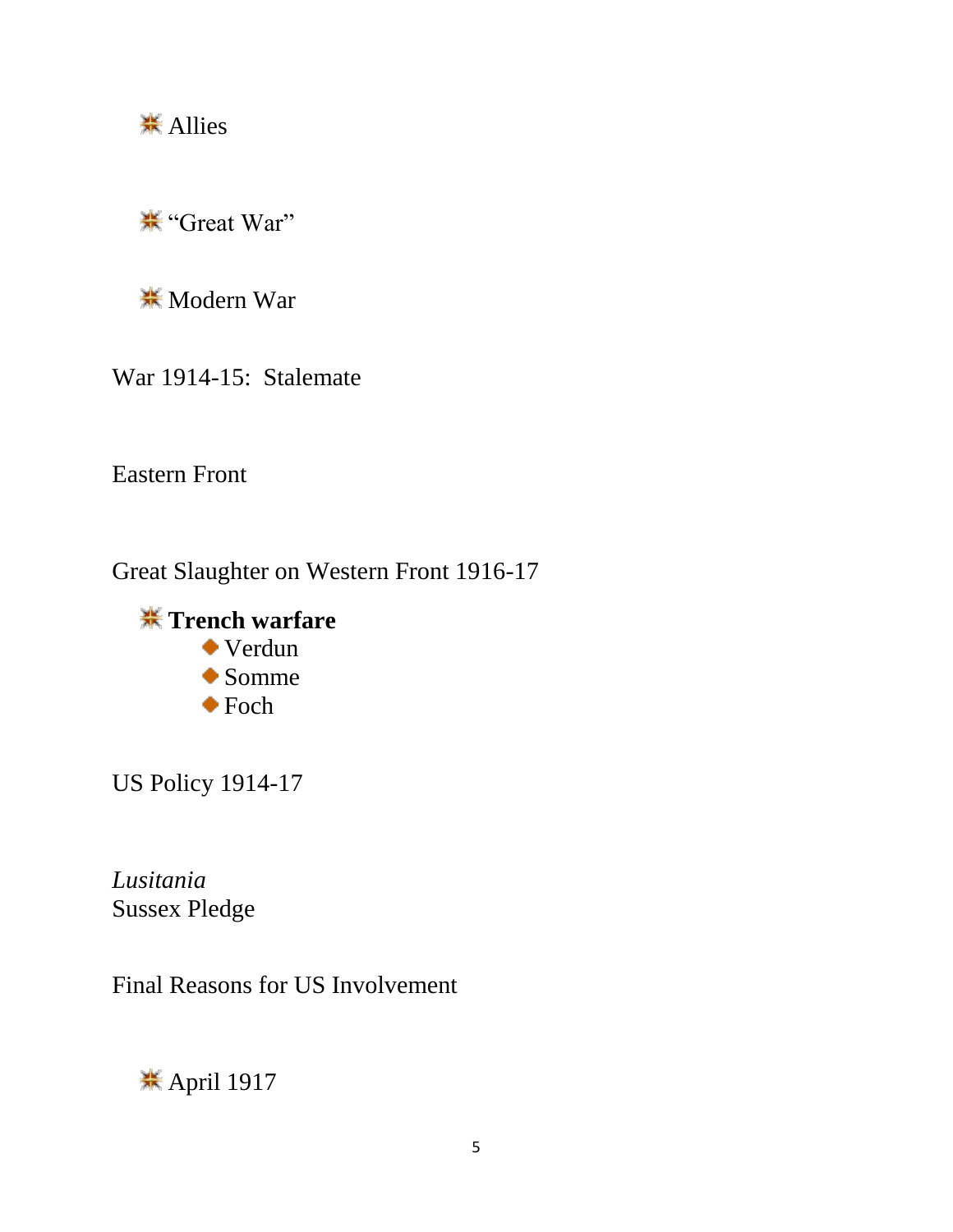"war to end all wars"

US Conscription

Selective Service Act

US War time Agencies

War Industries Board  $\frac{1}{1000}$  **Food Administration** National Labor Board

War Time Propaganda

US Committee of Public Information

Home Front

US Opposition to War

Espionage &Sedition Acts ◆ E. Debbs

American Expeditionary Force, AEF

Last Year of the War

Armistice, November 11, 1918

**Casualties**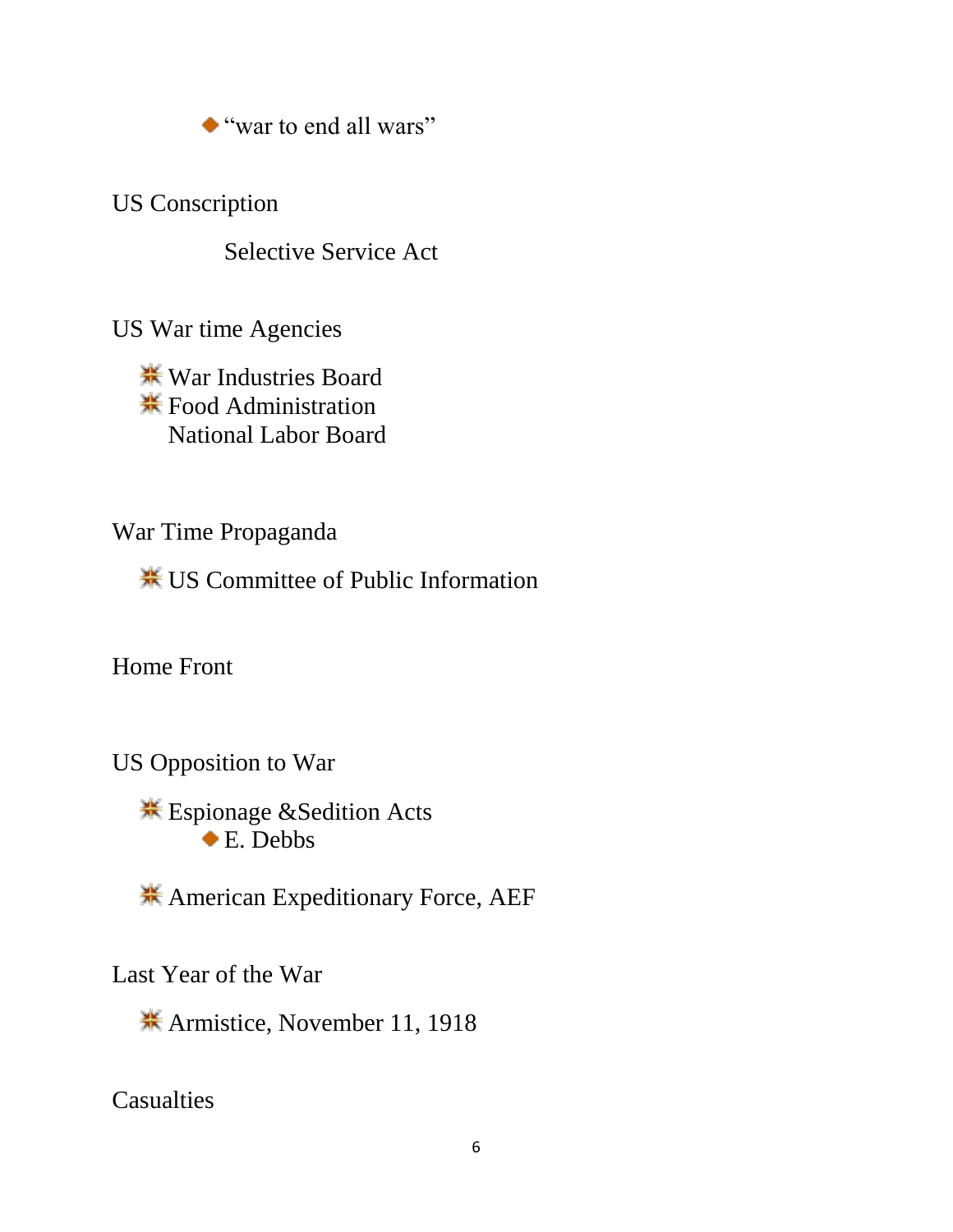US casualties 120,000  $\frac{12}{15}$  World– 15-18 million GER 2 million RUS 2 million

Wilson's Fourteen Points

Big Four"

Treaty of Versailles League of Nations reparations

war guilt clause

Problems with Peace Treaties

Henry Cabot Lodge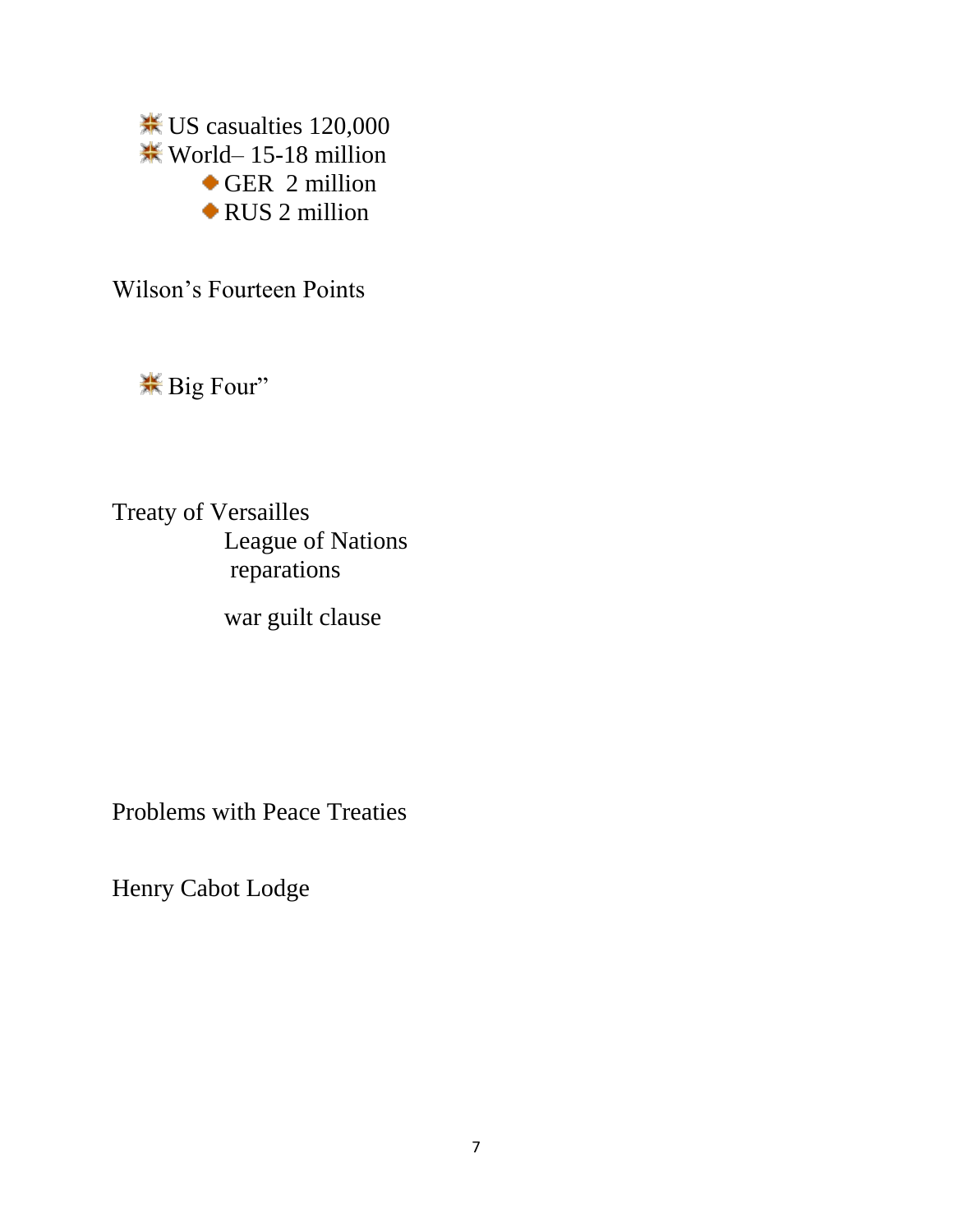### **1920s**

Post-war Recession

Social changes

Women



■ Margaret Sanger

Comstock Laws

Economy

Red Scare

Mitchell Palmer

Problems in 20s Economy

- 1920 Election
- Warren Harding
- Teapot Dome Oil

Calvin Coolidge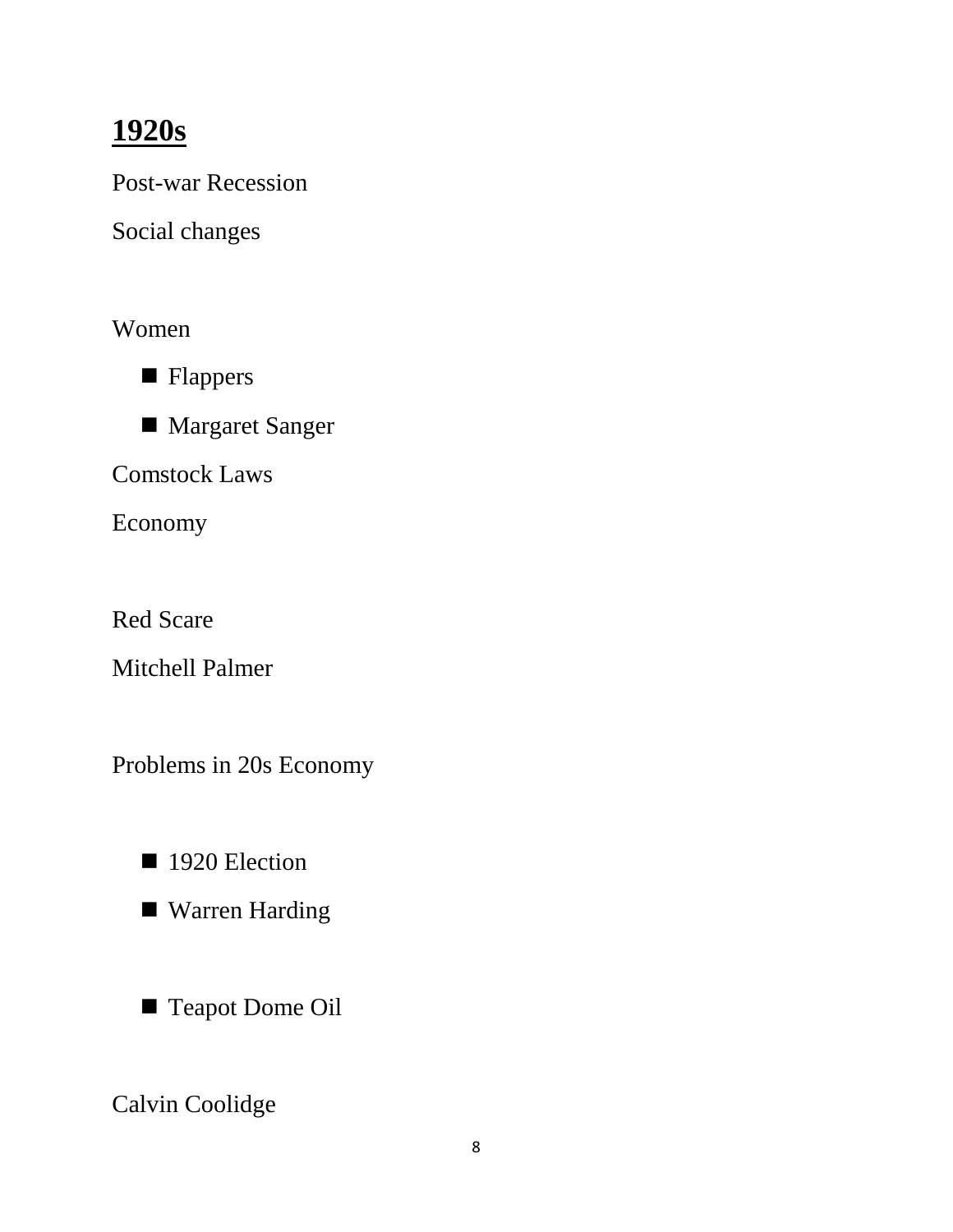Mass Culture

Charles Lindbergh

Josephine Baker

Louis Armstrong

Harlem Renaissance

National Origins Act

New KKK

Scopes Trial

Prohibition

Foreign Affairs

- Isolationism
- Dawes Plan, 1924
- Kellogg-Briand Pact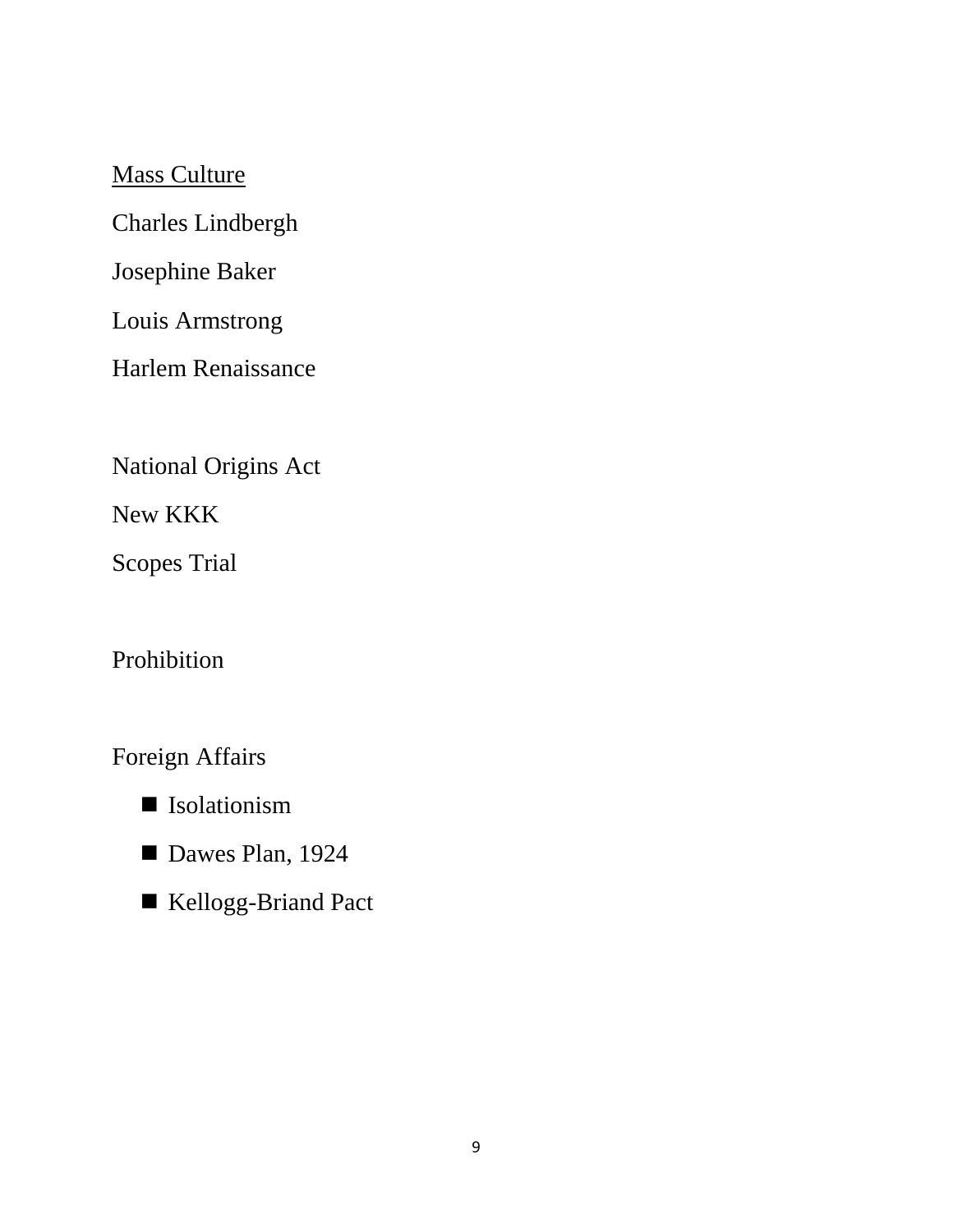# **Great Depression and New Deal**

■ "Black Tuesday"

Crash-Depression

Dust Bowl

Social Impact

Hoover

■ Andrew Mellon

Reconstruction Finance Corporation (RFC)

Bonus March

Election of 1932

- Democrats
	- Franklin D. Roosevelt

Eleanor Roosevelt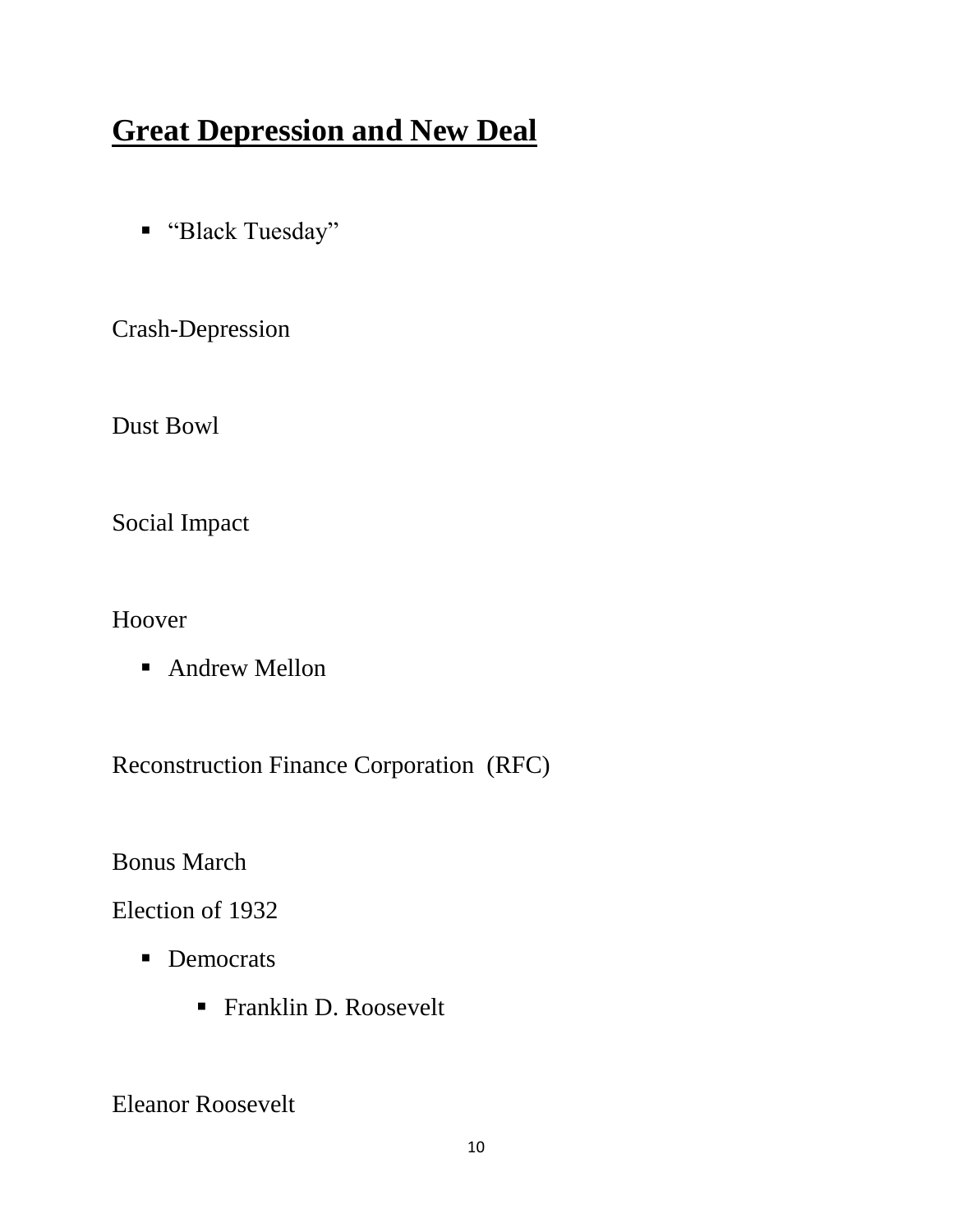#### FDR's New Deal

#### Bank/finance

Federal Deposit Insurance Corporation (FDIC) Glass-Steagll Banking Act

Securities and Exchange Commission (SEC)

Federal Emergency Relief Administration (FERA)

Civil Works Administration (CWA)

Civilian Conservation Corps (CCC)

Farm Credit Act

Agricultural Adjustment Act (AAA)

National Recovery Administration (NRA)

Works Progress Administration (WPA)

Social Security Act

Wagner National Labor Relations Act Court packing scheme Good Neighbor policy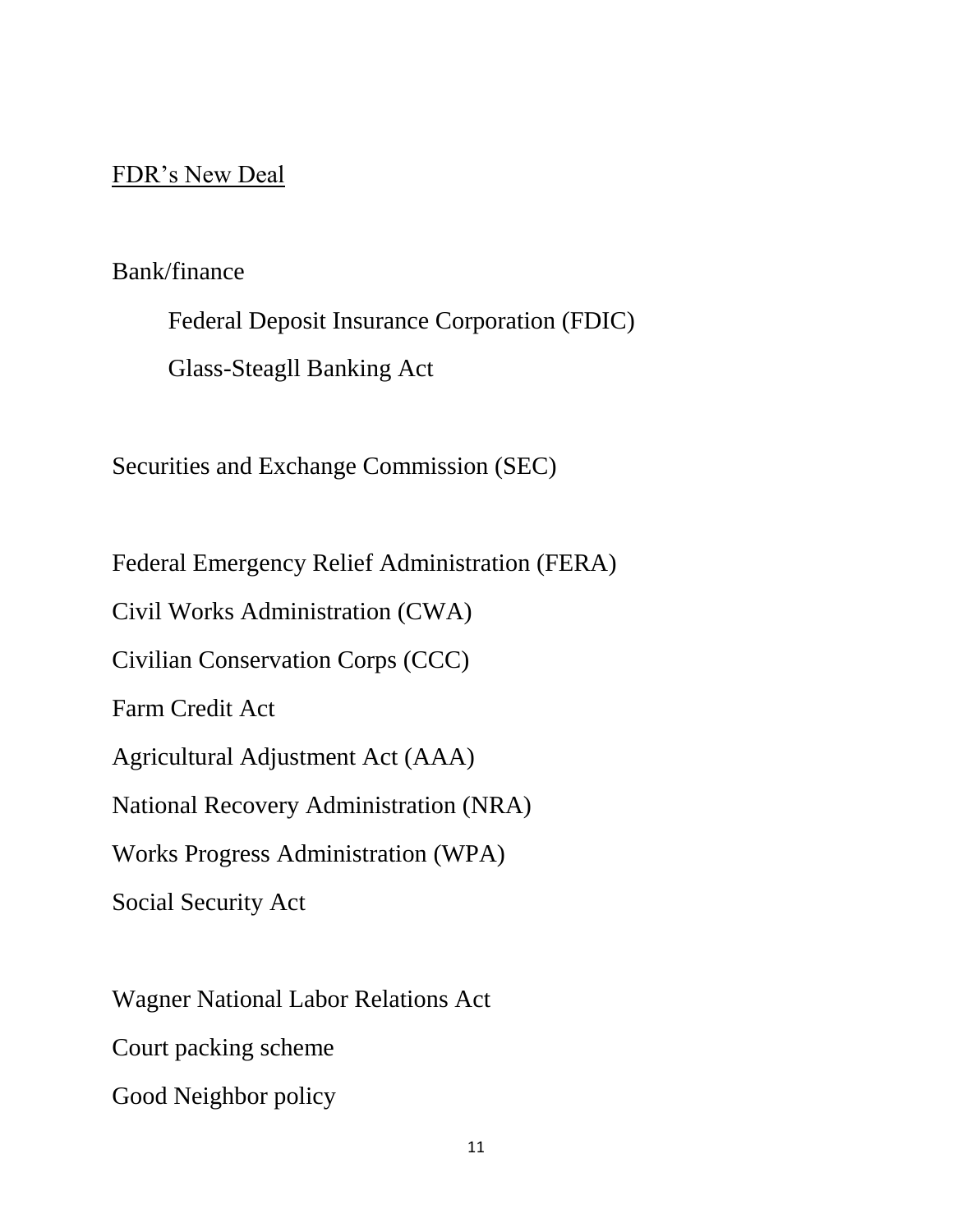Huey Long

Father Coughlin

### US and World War II

Causes of WWII

Totalitarianism

Fascism

Aggressors: Japan

Italy: Mussolini

Nazi Germany

Hitler Axis

Path to War 1938-39

**<del></del>** Austria **<del></del>** Sudetenland **Appeasement <del></del> Czechoslovakia** 

**K** Non-aggression pact with the Soviet Union

**※Poland**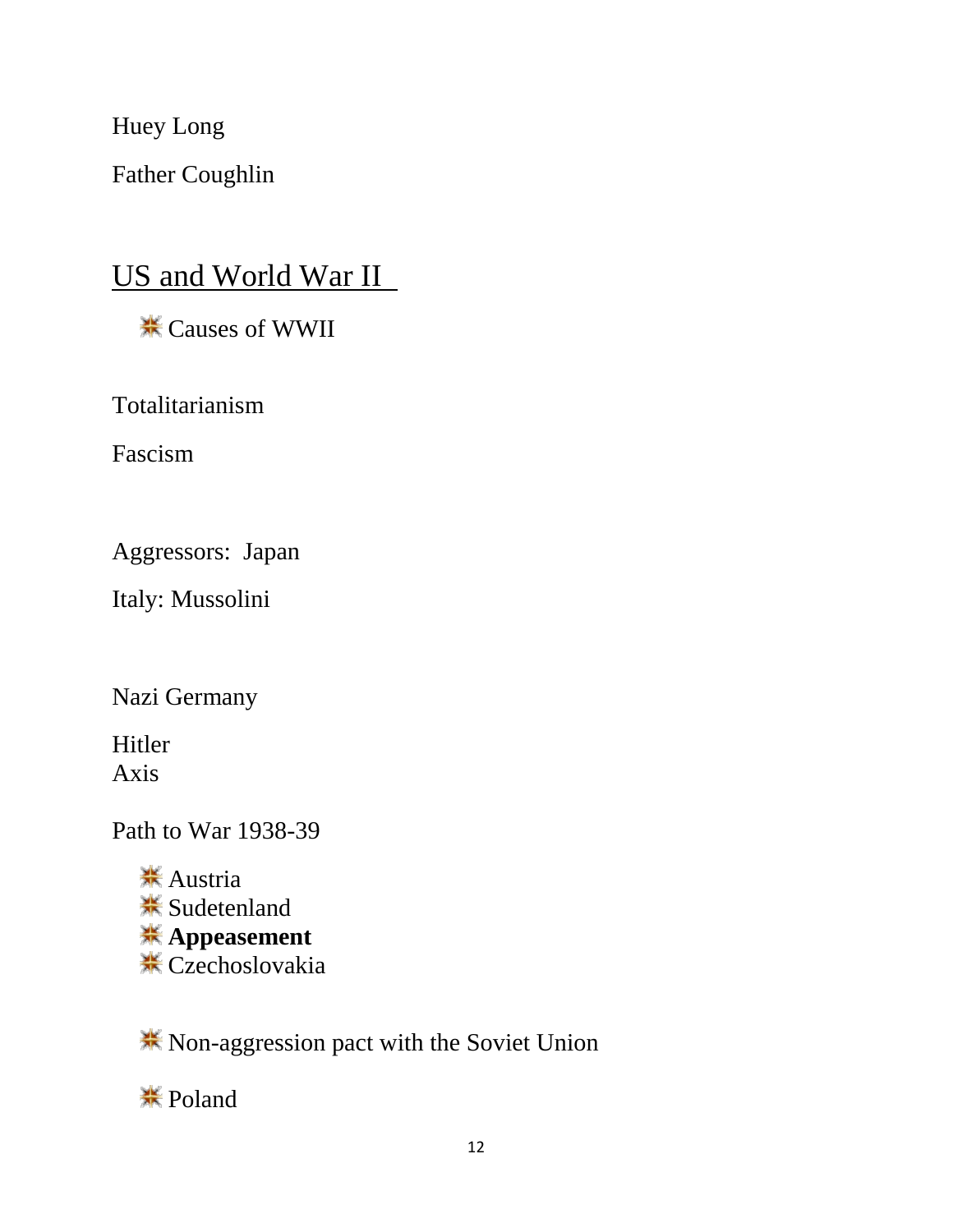USA policy

**<sup><del></del>***★* **Nye Commission report**</sup> America First Committee

Neutrality Acts 1935-1937

cash and carry policy, Fall 1939

Nazi WWII Victories

**Blitzkrieg**

 $\frac{1}{25}$  France

US policy in Response to *Blitzkrieg*

Lend-lease, 1941

Widening the War

**<del></del>** Soviet Union

US entry in WWII

**\*** Pearl Harbor, December 7, 1941

US Military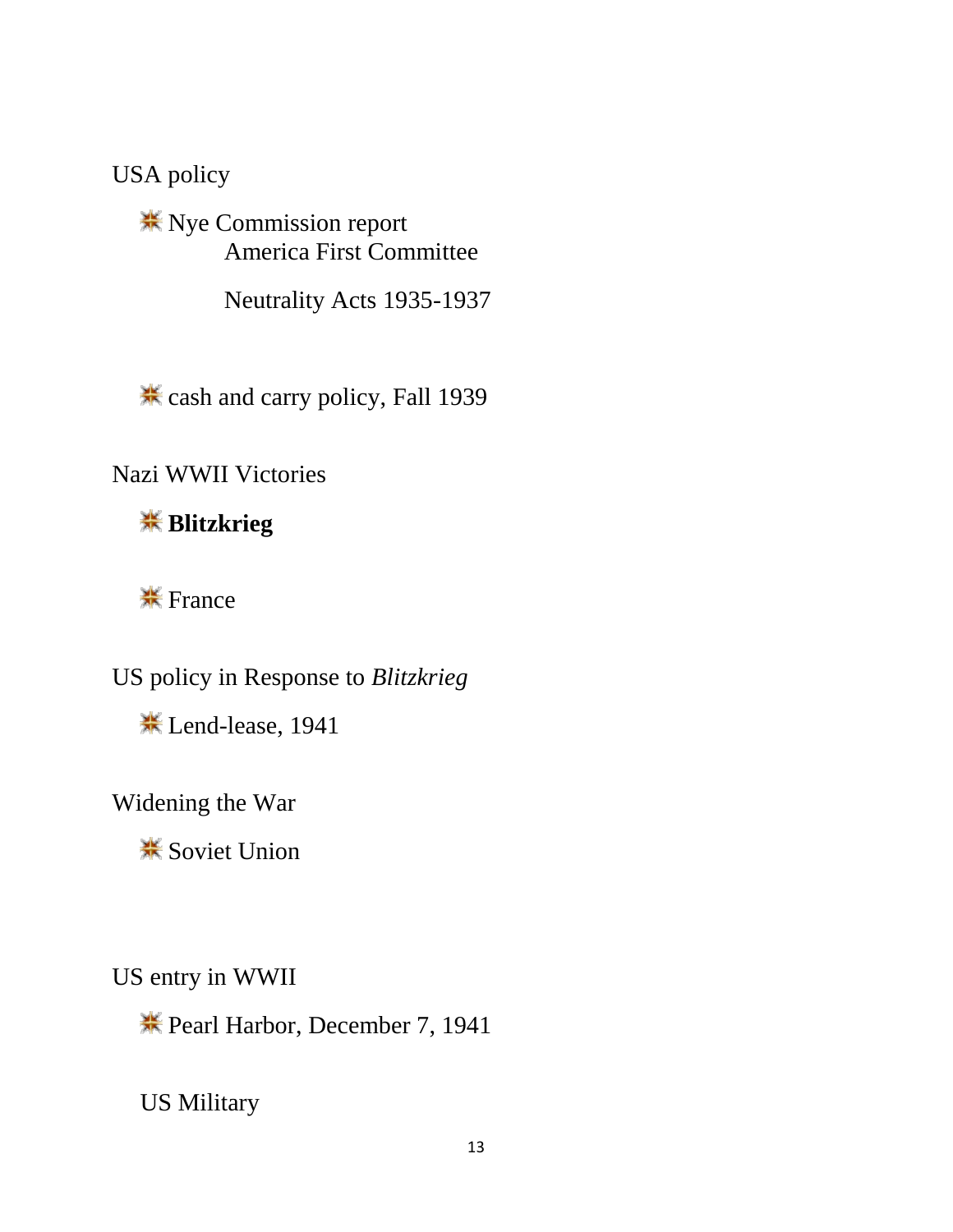Blacks

Turning point

Stalingrad Enigma

**WAR in NORTH AFRICA** 

Pacific **<del></del>** Philippines **<del></del>** Bataan Doolittle Raid Battle of Coral Sea **Widway 1942** 

US Home Front

Japanese Americans

■ War Production Board

Manhattan Project

Executive Order 9066

*Korematsu v. United States*